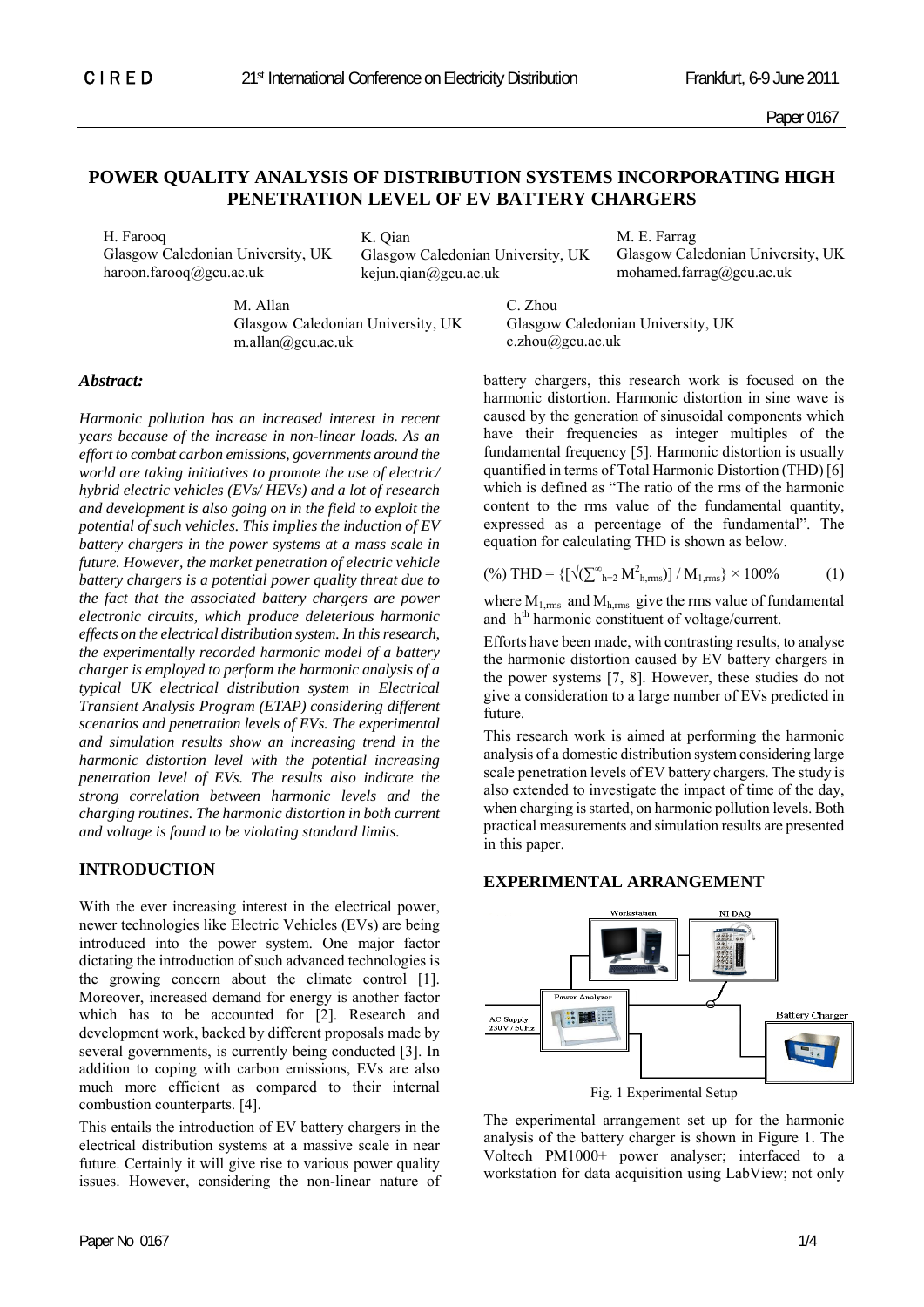measures the real power and true power factor  $(PF_{true})$  but also gives the amplitude and phase spectrum of the current waveform. National Instruments data acquisition (NI DAQ) module, aided by LabView and a current probe, is used to capture the current waveform drawn by the battery charger.

## **EXPERIMENTAL RESULTS**

Measurements were taken while a battery charger was used to charge a battery pack with an initial state of charge (SOC) equals to 30%. It was observed that total harmonic distortion in current (THD<sub>i</sub>) for a battery charger kept on increasing, from 44% to 55.3%, with the charging process which can be attributed to a gradual increase in the individual harmonic distortion in current (IHD<sub>i</sub>) for third harmonic as shown in Figure 2.



Fig. 2 Increasing Trend in THD<sub>i</sub> & IHD<sub>i</sub> for  $3^{rd}$  Harmonic

A similar increasing trend for other harmonics was also noticed. The amplitude spectrum of the current waveform drawn by the battery charger; having THD<sub>i</sub> equal to  $44.93\%$  two batteries was 423.56 W, with a  $PF_{true}$  equal to 0.82, which makes the power required to charge a 144V pack of batteries equal to 2.72 kW. Similarly, harmonic models were developed for 30% and 60% SOC.

### **DISTRIBUTION SYSTEM UNDER STUDY**

A typical UK residential distribution system, having a 500 kVA transformer supplying 100 homes, as shown in Figure 4 was implemented in ETAP for the simulation purposes.

#### **HARMONIC ANALYSIS**

Harmonic analysis was performed to obtain the current and voltage waveforms, at bus bar 8 supplying 53 homes and representing point of common coupling (PCC), i.e. a point where another consumer can be supplied, under different scenarios to analyse the impact of penetration level of battery chargers and time of the day used for charging on the harmonic distortion levels. For voltage level up to 69 kV, individual harmonic distortion in voltage  $(HID<sub>v</sub>)$  and total harmonic distortion in voltage  $(THD<sub>v</sub>)$  have an allowable limit up to 3% and 5% respectively as per IEEE recommended practices. For the same voltage level and a short circuit ratio  $(I_{sc}/ I_L)$  between 50 and 100, the limit of  $IHD<sub>i</sub>$  for harmonics of order less than 11 is equal to 10% [9].

#### **Impact of Penetration Level on THD**

As per UK national statistics, percentage of households in



at an SOC of 40%; is shown in figure 3.



Fig. 3. Amplitude Spectrum of current drawn by a charger

The real power drawn by the charger to charge a pack of

the UK with at least one car/ van is 75% [10] making 75 homes of the considered distribution system to have a car. Keeping in view the anticipated future, different hypothetical scenarios are being considered for simulation with different penetration level of EVs into households. 30% penetration level means that 30% of the homes, out of 75 homes which have a car, are assumed to own an EV. The system loading under different penetration levels is given in Table 1. The highest probability of initial SOC lies between 20% and 80% SOC with the peak occurring at 40% SOC [11]. So, it is assumed that 60% of the total EV chargers are connected at 40% SOC. 20% of EV chargers are connected at 30% SOC and 20% of them are connected at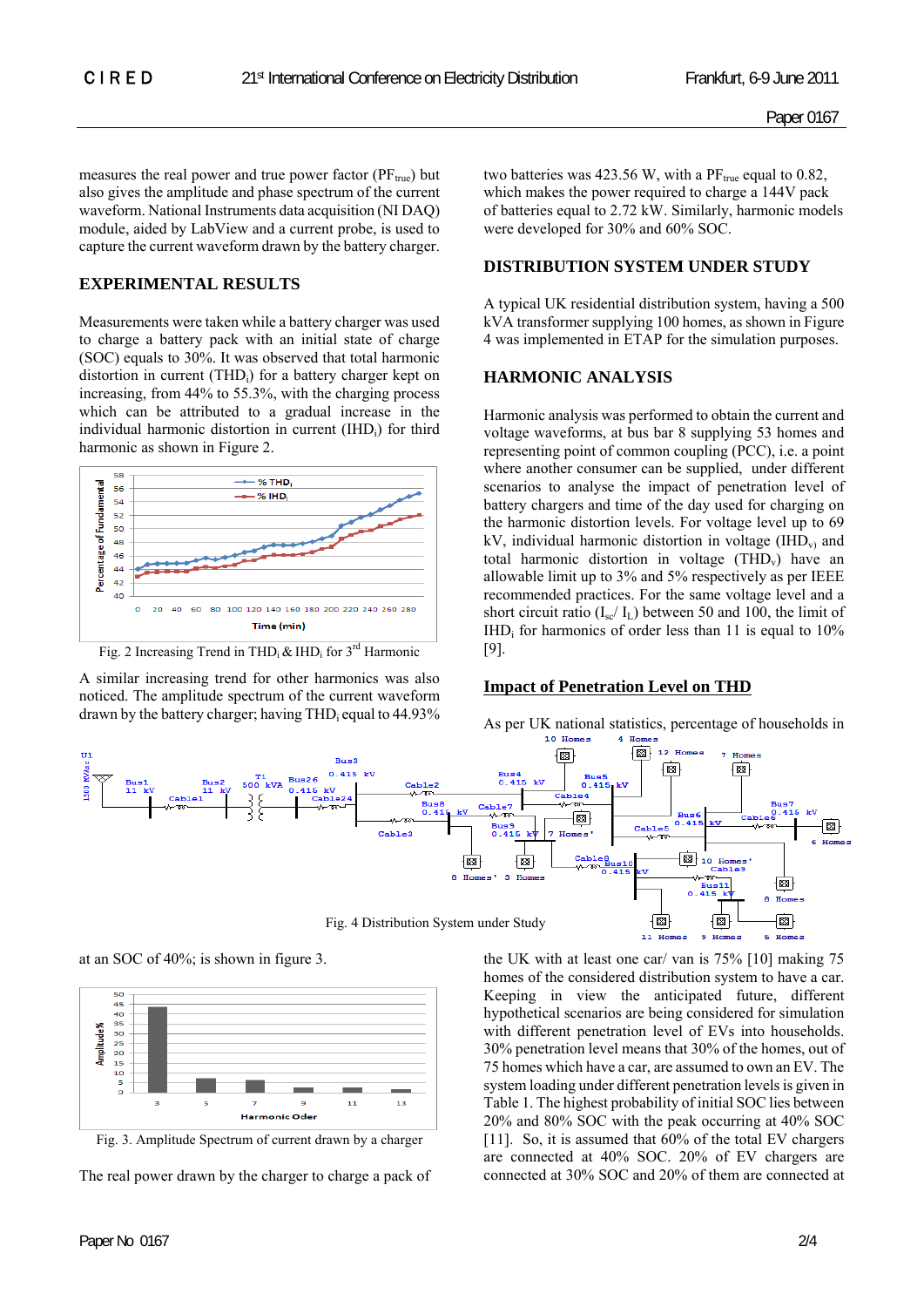60% SOC.

| Table 1 Loading details |                 |             |  |  |
|-------------------------|-----------------|-------------|--|--|
| EV Penetration          | Total Load (kW) | Charging    |  |  |
| Level                   |                 | Load $(kW)$ |  |  |
| 30%                     | 117 18          | 57.18       |  |  |
| 80%                     | 2233            | 163.3       |  |  |

#### **At 30% Penetration Level**

Current waveform at PCC is shown in Figure 5. The waveform is distorted because the  $3<sup>rd</sup>$  harmonic having an  $IHD_i$  of 33.48%, higher than the recommended limits, is giving rise to a THD<sub>i</sub> of  $34.26\%$ .



Fig. 5 Current Waveform at PCC at 30 % EV penetration

Voltage waveform is also distorted. However, THD<sub>v</sub> being equal to 2.62% is within the standard limits.

#### **At 80% Penetration Level**

For a very much likely future scenario with the EV penetration level of 80%, the current waveform at PCC is shown in Figure 6. Current waveform is highly distorted with THD<sub>i</sub> equal to 55.34%. The  $3<sup>rd</sup>$  harmonic having an IHDi equal to 54.09%, much higher than the standard value, dominates the distortion.



The highly distorted current significantly distorts the voltage waveform as well upon passing through the system impedance. The voltage waveform at PCC is shown in Figure 7 and its amplitude spectrum is presented in Figure 8. In addition to THD<sub>v</sub> being equal to 7.56%, the  $3^{rd}$ harmonic with an  $IHD_v$  equal to 7.09% is also beyond the standard limits.

#### **Discussion**

Results indicate that the penetration level of EVs have a strong impact on the total harmonic distortion level in the distribution system. Appropriate solutions should be identified to mitigate the harmonic distortion produced by

EV battery chargers before introduction of EVs is made at a large scale.







<sup>%</sup> EV penetration

## **Impact of Time of the Day**

In order to focus on the impacts of time frame on charging, typical 50% penetration level of EVs is considered. Simulations are being carried out at different times of the day representing off-peak loading and peak loading as given in Table 2.

|  | Table 2 Loading Scenarios |  |
|--|---------------------------|--|
|  |                           |  |

| Time of<br>Charging | Total Load (kW) | Charging<br>Load $(kW)$ |
|---------------------|-----------------|-------------------------|
| Off-Peak            | 110.3           |                         |
| On-Peak             | 295.3           |                         |

## **Charging at Off-Peak Load Time**

The current waveform at PCC is shown in Figure 9.



Fig. 9 Current Waveform at PCC at Off-Peak Load

It is a highly distorted waveform with a  $THD<sub>i</sub>$  equal to 68.13% and  $3^{rd}$  harmonic with an IHD<sub>i</sub> of 66.56% which is far beyond the standard limits.

## **Charging at the Peak Load Time**

However, the harmonic distortion is much under the control as shown in Figure 10 if the charging is done at peak load time. The THD<sub>i</sub> has a much smaller value equal to  $20.72\%$ with the third harmonic having an  $IHD_i$  of 20.27%.